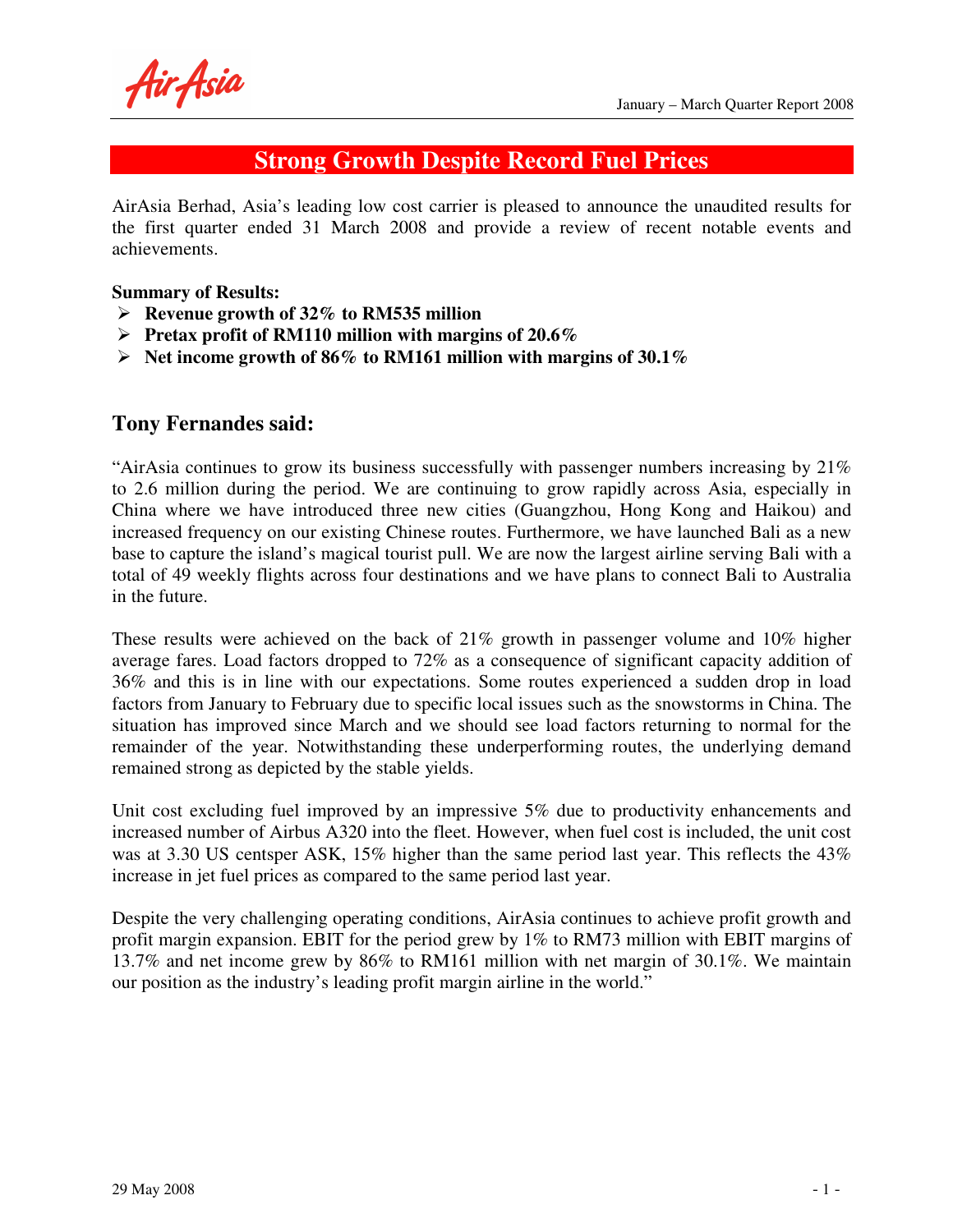Air Asia

| <b>Quarter Ended: 31 March</b><br><b>RM'000</b> | <b>Jan-Mar 2008</b> | <b>Jan-Mar 2007</b><br>(restated) | $\Delta$ (%) |
|-------------------------------------------------|---------------------|-----------------------------------|--------------|
|                                                 |                     |                                   |              |
| <b>Ticket Sales</b>                             | 494,382             | 380,302                           | 30%          |
| Ancillary Income                                | 40,939              | 25,923                            | 58%          |
| <b>Revenue</b>                                  | 535,321             | 406,225                           | 32%          |
|                                                 |                     |                                   |              |
| <b>EBITDAR</b>                                  | 130,745             | 127,004                           | 3%           |
| <b>EBIT</b>                                     | 73,404              | 72,834                            | $1\%$        |
| Pretax profit                                   | 110,174             | 43,072                            | 156%         |
| Net Income                                      | 161,277             | 86,873                            | 86%          |
|                                                 |                     |                                   |              |
| <b>EBITDAR Margin</b>                           | 24.4%               | 31.3%                             | $-6.8$ ppt   |
| <b>EBIT Margin</b>                              | 13.7%               | 17.9%                             | $-4.2$ ppt   |
| Pretax profit Margin                            | 20.6%               | 10.6%                             | $10.0$ ppt   |
| Net Income Margin                               | 30.1%               | 21.4%                             | 8.7 ppt      |

### **Summary for the Period January – March 2008 unaudited Financial Results**

# **Summary for the Period January – March 2008 Operating Results**

| <b>Quarter Ended: 31 March</b> | <b>Jan-Mar 2008</b> | <b>Jan-Mar 2007</b><br>(restated) | $\Delta$ (%) |
|--------------------------------|---------------------|-----------------------------------|--------------|
|                                |                     |                                   |              |
| Passengers Carried             | 2,611,556           | 2,160,360                         | 21%          |
| ASK (million)                  | 4,364               | 3,215                             | 36%          |
| RPK (million)                  | 2,970               | 2,461                             | 21%          |
| Seat Load Factor               | 72.1%               | 76.5%                             | $(4.4)$ ppt  |
| Average Fare (RM)              | 189                 | 171                               | 10%          |
| Rev / ASK (sen)                | 12.27               | 12.64                             | $-3%$        |
| Rev / ASK (US cents)           | 3.82                | 3.61                              | 6%           |
| Cost / ASK (sen)               | 10.58               | 10.06                             | 5%           |
| Cost / ASK (US cents)          | 3.30                | 2.87                              | 15%          |
| Cost / ASK-ex fuel (sen)       | 4.38                | 5.01                              | $-13%$       |
| Cost / ASK-ex fuel (US cents)  | 1.36                | 1.43                              | -5%          |
| Aircraft (average)             | 36.0                | 27.8                              | 29%          |
| Aircraft (end of period)       | 42                  | 33                                | 27%          |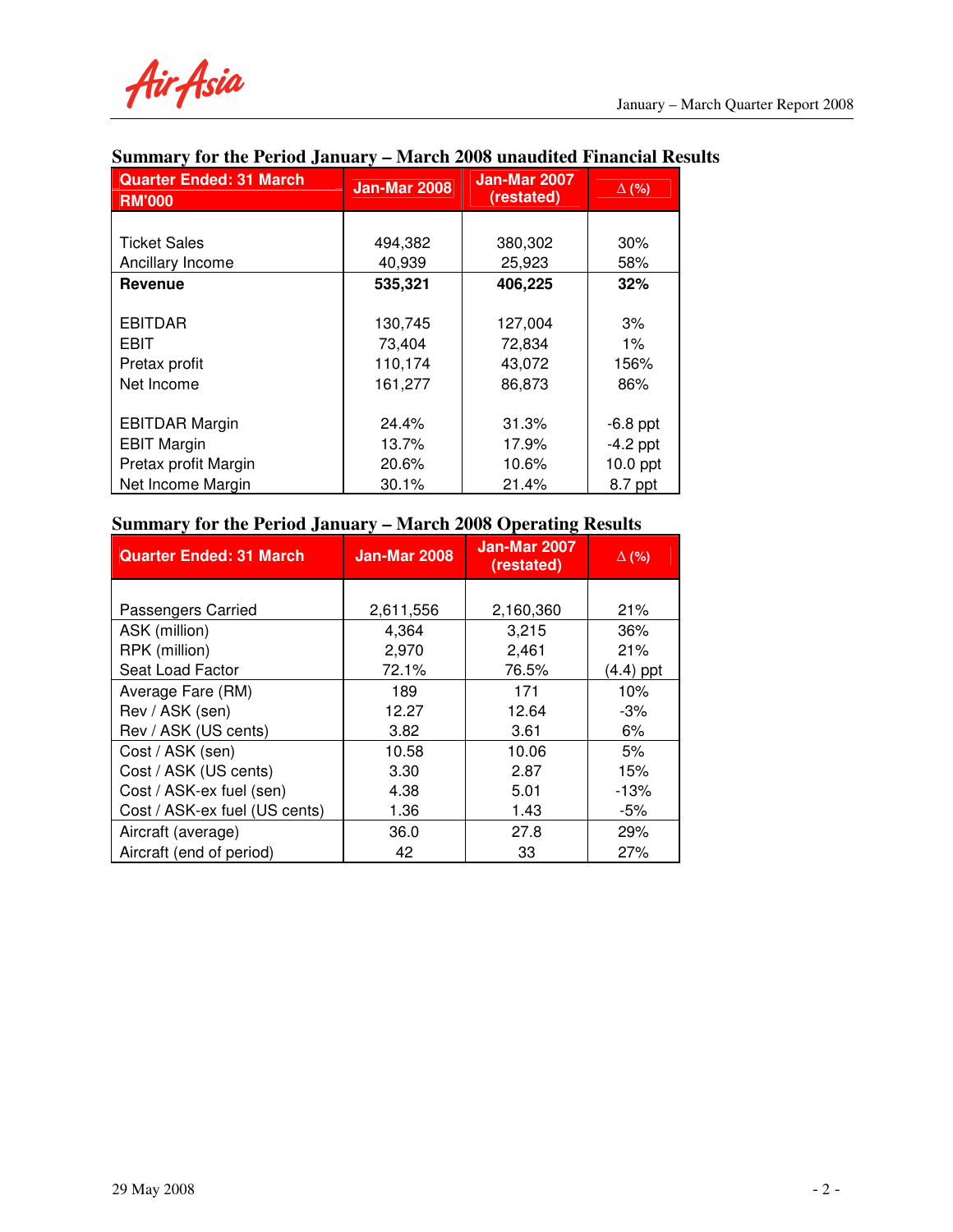Air Asia

### **Financial Review**

#### *Business environment – no letdown in demand for low fares*

The demand for our low fares remains robust. We have launched 13 routes since the beginning of the year and the response has been very encouraging. Some of these new routes achieved profitability almost immediately. This highlights the strong demand and the receptiveness for our low fares in places we have not flown to. We are unperturbed by the recent price campaign by MAS, it has not impacted on our sales at all. In fact, it has helped to increase our forward sales due to the abundance of our low fares, abundance of frequency and abundance of rotes that MAS don't have in their network.

#### *Ancillary Income – underpinning revenue growth*

We continue to make positive progress in ancillary income, the per passenger ancillary spend has increased by 31% to RM15.70 / pax and ancillary income now represents 7.6% of revenues. In April, we have introduced a checked bag fee which will be an important contributor to offset the escalating fuel cost.

| <b>Aircraft in Operation count</b> | <b>Mar 2008</b> |
|------------------------------------|-----------------|
| Malaysia                           | 39              |
| Thailand                           | 15              |
| Indonesia                          | 12              |
| <b>Group Total</b>                 | 66              |
| <b>Total Fleet Composition</b>     |                 |
| (including spares)                 |                 |
| Airbus A320                        | 39              |
| Boeing 737-300                     | 33              |

#### *Fleet Growth – fleet rationalisation for quality growth*

We have decided to accelerate the phasing out of the higher cost Boeing 737-300 and will phase out 16 Boeing 737-300 in the year. As a consequence, we will slow down the growth phase for our Thailand and Indonesia operations. The net fleet size will grow by seven aircraft in 2008; we will finish the year with 55 Airbus A320 and 17 Boeing 737-300.

#### *Cost Highlights – separating the men from the boys*

The escalating and volatile fuel price remains the principal challenge for the industry in 2008. We have taken various initiatives to optimise our fuel consumption and we now have the lowest fuel consumption rate on per seat basis. This is very important as other airlines grapple with the high fuel price, we will be able to execute our growth plans and intensify our route domination process.

We have hedged a portion of our fuel requirements in the second quarter which will render cost savings of approximately USD10 million. We have also restructured our hedging position and squared off our fuel options written for the remainder of the year. We remain essentially unhedged beyond June and will purchase fuel on the spot market. Cost items excluding fuel are performing well as we continue to achieve economies of scales, lower maintenance cost due to a young fleet, lower interest rate charges and benefits of a stronger Malaysian Ringgit against the US Dollar.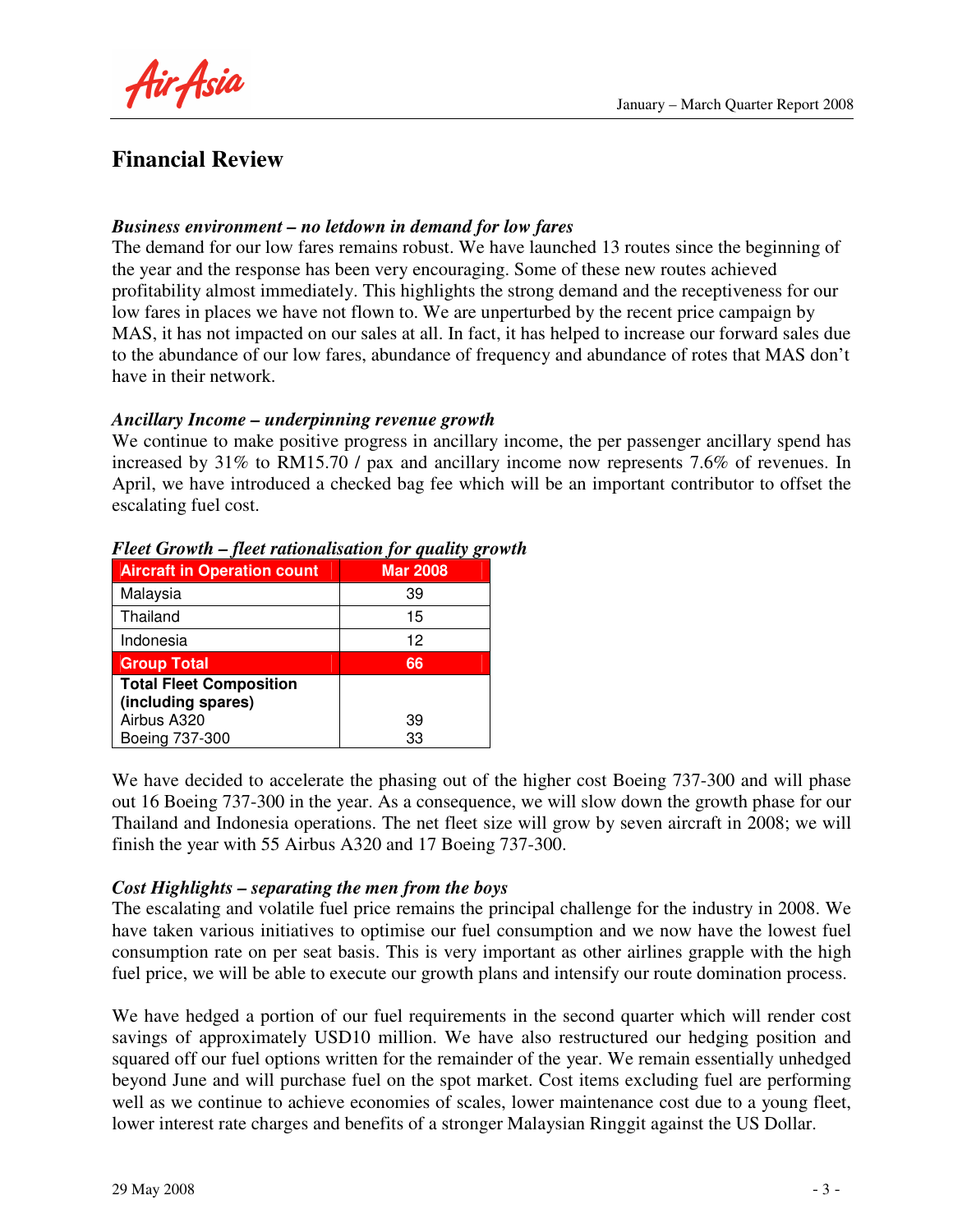Air Asia

#### *Associates – on the path to profitability*

The Thai operation has made considerable improvements since receiving five new Airbus A320 aircraft. We have seen greater passenger flow, load factors have edged higher with better yields. The Thai operations produced an EBITDAR margin of 7% in the current quarter. We believe Thai AirAsia is in the right path to capture passenger growth, enhance efficiency with the Airbus A320 aircraft and produce consistent profits.

The Indonesian route network reorganization has produced positive outcomes; we have seen greater passenger flow with substantially higher yields. However, the fuel cost rise impacted the Indonesian operations severely because it is operating with Boeing 737-300 aircraft. We will induct Airbus A320 aircraft into the Indonesian operations in the later part of the year and they will soon enjoy the superior economic benefits of the Airbus A320 aircraft.

#### *MAHB – reaching an amicable solution soon*

Reference is made to the amount that MAB claimed as owing by AirAsia since 2002 to 31 March 2008. Included in the RM110.26m purported owed by us are current month billings (amounting to RM10.7m) for March 2008 which were not due for payment then, and the payments made amounting to RM28.33m were not deducted by MAB. Of the remainder RM71.23m, the Passenger Security Service Charge (PSSC) for the period 15 January 2007 to 31 May 2007 amounting to RM8.56m is also to be waived. We wish to highlight that in the last 5 years, AirAsia has made total payments in excess of RM284.21m to MAB.

Since moving into the LCC Terminal in March 2006, AirAsia has continued to be charged the same rates as those applied at the Main Terminal Building. AirAsia is appealing against this and requesting for an extension of the concessions previously granted to it. This matter is currently being arbitrated by the Ministry of Finance. The Ministry of Finance and MAB are also considering AirAsia's proposal for growth incentive schemes for Passenger Service Charge (PSC) and landings.